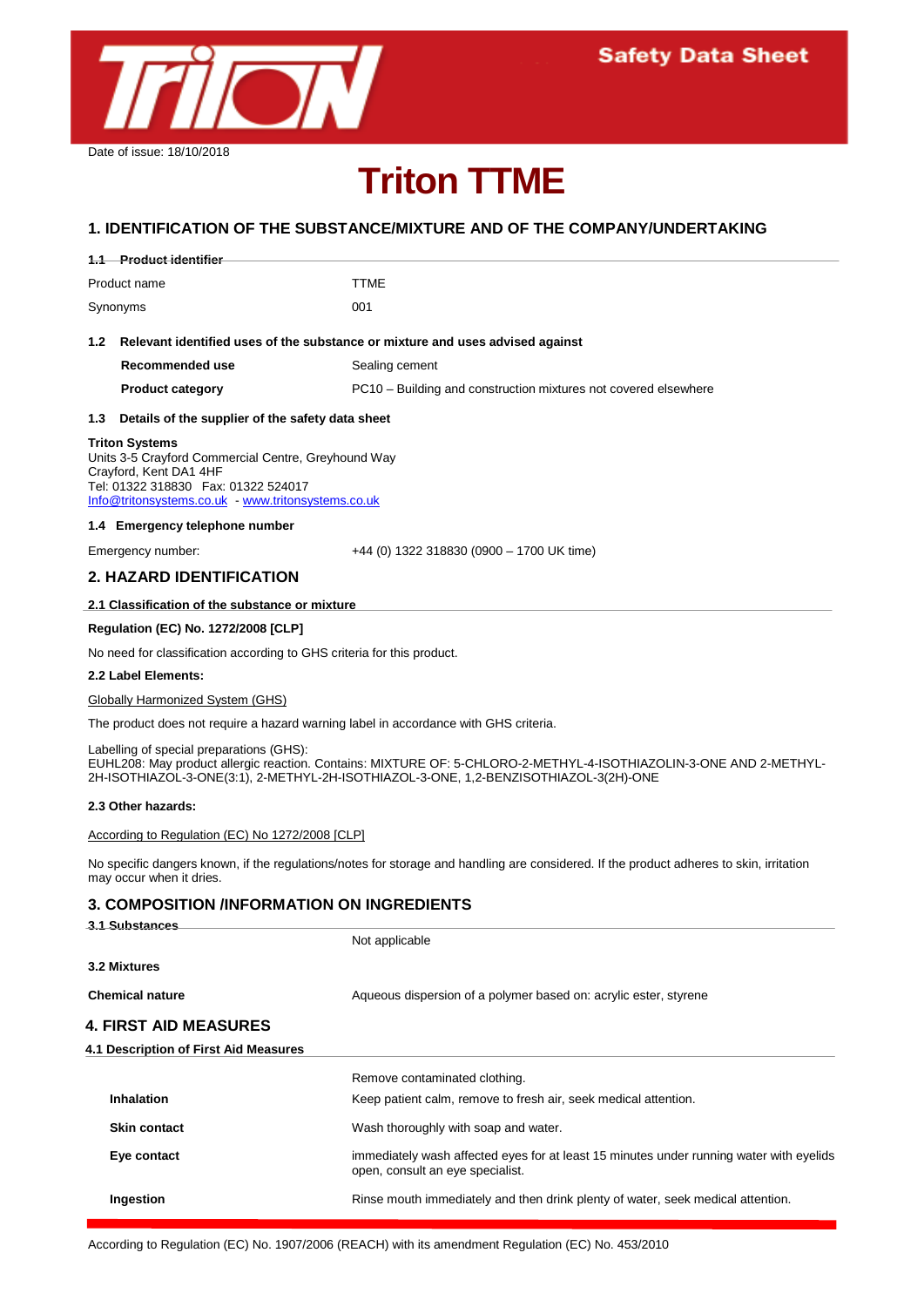

| <b>Symptoms</b><br>No significant symptoms are expected due to the non-classification of the product<br><b>Hazards</b><br>No hazards anticipated.<br>4.3 Indication of any immediate medical attention and special treatment needed<br>Treatment<br>Symptomatic treatment (Decontamination, vital functions).<br>Suitable extinguishing media:<br>Water spray, dry powder, foam, carbon dioxide<br>5.2 Special hazards arising from the substance or mixture<br>No particular hazards known.<br>Special protective equipment:<br>No data available.<br><b>Further information:</b><br>Dispose of fire debris and contaminated extinguishing water in accordance with official<br>regulations. Product itself is non-combustible; fire extinguishing method of surrounding<br>areas must be considered.<br><b>6. ACCIDENTAL RELEASE MEASURES</b><br>6.1 Personal precautions, protective equipment and emergency procedures<br><b>Personal Precautions</b><br>Use personal protective clothing. Avoid contact with skin and eyes.<br>Do not release untreated into natural waters.<br>6.3 Methods and material for containment and cleaning up<br>Methods for cleaning up<br>For small amounts: Pick up with suitable absorbent material (e.g., sand,<br>sawdust, general-purpose binder, kieselguhr). Dispose of absorbed material in<br>accordance with regulations.<br>For large amounts: Pump off product.<br>Information regarding exposure controls/personal protection and disposal<br>considerations can be section 8 and 13.<br>Advice on safe handling<br>Handle in accordance with good industrial hygiene and safety practice. After long<br>storage, slight quantities of carbon monoxide may be formed. To our best knowledge,<br>the occupational exposure limit (OEL) is not exceeded during use. Entering of tanks<br>must only be performed after intensive cleaning and when it is ensured that residual<br>vapours have been removed. Consideration of national laws and international standard<br>for confined space entry should be taken into account. In case of doubt, the<br>concentration of Carbon monoxide must be determined.<br>7.2 Conditions for safe storage, including any incompatibilities<br><b>Storage conditions</b><br>Store protected against freezing.<br>For the relevant identified uses(s) listed in Section 1 the advice mentioned in this<br>Section 7 is to be observed. |                                                                 |  |  |  |
|--------------------------------------------------------------------------------------------------------------------------------------------------------------------------------------------------------------------------------------------------------------------------------------------------------------------------------------------------------------------------------------------------------------------------------------------------------------------------------------------------------------------------------------------------------------------------------------------------------------------------------------------------------------------------------------------------------------------------------------------------------------------------------------------------------------------------------------------------------------------------------------------------------------------------------------------------------------------------------------------------------------------------------------------------------------------------------------------------------------------------------------------------------------------------------------------------------------------------------------------------------------------------------------------------------------------------------------------------------------------------------------------------------------------------------------------------------------------------------------------------------------------------------------------------------------------------------------------------------------------------------------------------------------------------------------------------------------------------------------------------------------------------------------------------------------------------------------------------------------------------------------------------------------------------------------------------------------------------------------------------------------------------------------------------------------------------------------------------------------------------------------------------------------------------------------------------------------------------------------------------------------------------------------------------------------------------------------------------------------------------------------------------------------------------|-----------------------------------------------------------------|--|--|--|
|                                                                                                                                                                                                                                                                                                                                                                                                                                                                                                                                                                                                                                                                                                                                                                                                                                                                                                                                                                                                                                                                                                                                                                                                                                                                                                                                                                                                                                                                                                                                                                                                                                                                                                                                                                                                                                                                                                                                                                                                                                                                                                                                                                                                                                                                                                                                                                                                                          | 4.2 Most important symptoms and effects, both acute and delayed |  |  |  |
|                                                                                                                                                                                                                                                                                                                                                                                                                                                                                                                                                                                                                                                                                                                                                                                                                                                                                                                                                                                                                                                                                                                                                                                                                                                                                                                                                                                                                                                                                                                                                                                                                                                                                                                                                                                                                                                                                                                                                                                                                                                                                                                                                                                                                                                                                                                                                                                                                          |                                                                 |  |  |  |
|                                                                                                                                                                                                                                                                                                                                                                                                                                                                                                                                                                                                                                                                                                                                                                                                                                                                                                                                                                                                                                                                                                                                                                                                                                                                                                                                                                                                                                                                                                                                                                                                                                                                                                                                                                                                                                                                                                                                                                                                                                                                                                                                                                                                                                                                                                                                                                                                                          |                                                                 |  |  |  |
|                                                                                                                                                                                                                                                                                                                                                                                                                                                                                                                                                                                                                                                                                                                                                                                                                                                                                                                                                                                                                                                                                                                                                                                                                                                                                                                                                                                                                                                                                                                                                                                                                                                                                                                                                                                                                                                                                                                                                                                                                                                                                                                                                                                                                                                                                                                                                                                                                          |                                                                 |  |  |  |
|                                                                                                                                                                                                                                                                                                                                                                                                                                                                                                                                                                                                                                                                                                                                                                                                                                                                                                                                                                                                                                                                                                                                                                                                                                                                                                                                                                                                                                                                                                                                                                                                                                                                                                                                                                                                                                                                                                                                                                                                                                                                                                                                                                                                                                                                                                                                                                                                                          |                                                                 |  |  |  |
|                                                                                                                                                                                                                                                                                                                                                                                                                                                                                                                                                                                                                                                                                                                                                                                                                                                                                                                                                                                                                                                                                                                                                                                                                                                                                                                                                                                                                                                                                                                                                                                                                                                                                                                                                                                                                                                                                                                                                                                                                                                                                                                                                                                                                                                                                                                                                                                                                          | <b>5. FIRE-FIGHTING MEASURES</b>                                |  |  |  |
|                                                                                                                                                                                                                                                                                                                                                                                                                                                                                                                                                                                                                                                                                                                                                                                                                                                                                                                                                                                                                                                                                                                                                                                                                                                                                                                                                                                                                                                                                                                                                                                                                                                                                                                                                                                                                                                                                                                                                                                                                                                                                                                                                                                                                                                                                                                                                                                                                          | 5.1 Extinguishing media                                         |  |  |  |
|                                                                                                                                                                                                                                                                                                                                                                                                                                                                                                                                                                                                                                                                                                                                                                                                                                                                                                                                                                                                                                                                                                                                                                                                                                                                                                                                                                                                                                                                                                                                                                                                                                                                                                                                                                                                                                                                                                                                                                                                                                                                                                                                                                                                                                                                                                                                                                                                                          |                                                                 |  |  |  |
|                                                                                                                                                                                                                                                                                                                                                                                                                                                                                                                                                                                                                                                                                                                                                                                                                                                                                                                                                                                                                                                                                                                                                                                                                                                                                                                                                                                                                                                                                                                                                                                                                                                                                                                                                                                                                                                                                                                                                                                                                                                                                                                                                                                                                                                                                                                                                                                                                          |                                                                 |  |  |  |
|                                                                                                                                                                                                                                                                                                                                                                                                                                                                                                                                                                                                                                                                                                                                                                                                                                                                                                                                                                                                                                                                                                                                                                                                                                                                                                                                                                                                                                                                                                                                                                                                                                                                                                                                                                                                                                                                                                                                                                                                                                                                                                                                                                                                                                                                                                                                                                                                                          |                                                                 |  |  |  |
|                                                                                                                                                                                                                                                                                                                                                                                                                                                                                                                                                                                                                                                                                                                                                                                                                                                                                                                                                                                                                                                                                                                                                                                                                                                                                                                                                                                                                                                                                                                                                                                                                                                                                                                                                                                                                                                                                                                                                                                                                                                                                                                                                                                                                                                                                                                                                                                                                          | 5.3 Advice for fire-fighters                                    |  |  |  |
|                                                                                                                                                                                                                                                                                                                                                                                                                                                                                                                                                                                                                                                                                                                                                                                                                                                                                                                                                                                                                                                                                                                                                                                                                                                                                                                                                                                                                                                                                                                                                                                                                                                                                                                                                                                                                                                                                                                                                                                                                                                                                                                                                                                                                                                                                                                                                                                                                          |                                                                 |  |  |  |
|                                                                                                                                                                                                                                                                                                                                                                                                                                                                                                                                                                                                                                                                                                                                                                                                                                                                                                                                                                                                                                                                                                                                                                                                                                                                                                                                                                                                                                                                                                                                                                                                                                                                                                                                                                                                                                                                                                                                                                                                                                                                                                                                                                                                                                                                                                                                                                                                                          |                                                                 |  |  |  |
|                                                                                                                                                                                                                                                                                                                                                                                                                                                                                                                                                                                                                                                                                                                                                                                                                                                                                                                                                                                                                                                                                                                                                                                                                                                                                                                                                                                                                                                                                                                                                                                                                                                                                                                                                                                                                                                                                                                                                                                                                                                                                                                                                                                                                                                                                                                                                                                                                          |                                                                 |  |  |  |
|                                                                                                                                                                                                                                                                                                                                                                                                                                                                                                                                                                                                                                                                                                                                                                                                                                                                                                                                                                                                                                                                                                                                                                                                                                                                                                                                                                                                                                                                                                                                                                                                                                                                                                                                                                                                                                                                                                                                                                                                                                                                                                                                                                                                                                                                                                                                                                                                                          |                                                                 |  |  |  |
|                                                                                                                                                                                                                                                                                                                                                                                                                                                                                                                                                                                                                                                                                                                                                                                                                                                                                                                                                                                                                                                                                                                                                                                                                                                                                                                                                                                                                                                                                                                                                                                                                                                                                                                                                                                                                                                                                                                                                                                                                                                                                                                                                                                                                                                                                                                                                                                                                          |                                                                 |  |  |  |
|                                                                                                                                                                                                                                                                                                                                                                                                                                                                                                                                                                                                                                                                                                                                                                                                                                                                                                                                                                                                                                                                                                                                                                                                                                                                                                                                                                                                                                                                                                                                                                                                                                                                                                                                                                                                                                                                                                                                                                                                                                                                                                                                                                                                                                                                                                                                                                                                                          | 6.2 Environmental precautions                                   |  |  |  |
|                                                                                                                                                                                                                                                                                                                                                                                                                                                                                                                                                                                                                                                                                                                                                                                                                                                                                                                                                                                                                                                                                                                                                                                                                                                                                                                                                                                                                                                                                                                                                                                                                                                                                                                                                                                                                                                                                                                                                                                                                                                                                                                                                                                                                                                                                                                                                                                                                          |                                                                 |  |  |  |
|                                                                                                                                                                                                                                                                                                                                                                                                                                                                                                                                                                                                                                                                                                                                                                                                                                                                                                                                                                                                                                                                                                                                                                                                                                                                                                                                                                                                                                                                                                                                                                                                                                                                                                                                                                                                                                                                                                                                                                                                                                                                                                                                                                                                                                                                                                                                                                                                                          |                                                                 |  |  |  |
|                                                                                                                                                                                                                                                                                                                                                                                                                                                                                                                                                                                                                                                                                                                                                                                                                                                                                                                                                                                                                                                                                                                                                                                                                                                                                                                                                                                                                                                                                                                                                                                                                                                                                                                                                                                                                                                                                                                                                                                                                                                                                                                                                                                                                                                                                                                                                                                                                          |                                                                 |  |  |  |
|                                                                                                                                                                                                                                                                                                                                                                                                                                                                                                                                                                                                                                                                                                                                                                                                                                                                                                                                                                                                                                                                                                                                                                                                                                                                                                                                                                                                                                                                                                                                                                                                                                                                                                                                                                                                                                                                                                                                                                                                                                                                                                                                                                                                                                                                                                                                                                                                                          | 6.4 Reference to other sections                                 |  |  |  |
|                                                                                                                                                                                                                                                                                                                                                                                                                                                                                                                                                                                                                                                                                                                                                                                                                                                                                                                                                                                                                                                                                                                                                                                                                                                                                                                                                                                                                                                                                                                                                                                                                                                                                                                                                                                                                                                                                                                                                                                                                                                                                                                                                                                                                                                                                                                                                                                                                          |                                                                 |  |  |  |
|                                                                                                                                                                                                                                                                                                                                                                                                                                                                                                                                                                                                                                                                                                                                                                                                                                                                                                                                                                                                                                                                                                                                                                                                                                                                                                                                                                                                                                                                                                                                                                                                                                                                                                                                                                                                                                                                                                                                                                                                                                                                                                                                                                                                                                                                                                                                                                                                                          | 7. HANDLING AND STORAGE                                         |  |  |  |
|                                                                                                                                                                                                                                                                                                                                                                                                                                                                                                                                                                                                                                                                                                                                                                                                                                                                                                                                                                                                                                                                                                                                                                                                                                                                                                                                                                                                                                                                                                                                                                                                                                                                                                                                                                                                                                                                                                                                                                                                                                                                                                                                                                                                                                                                                                                                                                                                                          | 7.1 Precautions for safe handling                               |  |  |  |
|                                                                                                                                                                                                                                                                                                                                                                                                                                                                                                                                                                                                                                                                                                                                                                                                                                                                                                                                                                                                                                                                                                                                                                                                                                                                                                                                                                                                                                                                                                                                                                                                                                                                                                                                                                                                                                                                                                                                                                                                                                                                                                                                                                                                                                                                                                                                                                                                                          |                                                                 |  |  |  |
|                                                                                                                                                                                                                                                                                                                                                                                                                                                                                                                                                                                                                                                                                                                                                                                                                                                                                                                                                                                                                                                                                                                                                                                                                                                                                                                                                                                                                                                                                                                                                                                                                                                                                                                                                                                                                                                                                                                                                                                                                                                                                                                                                                                                                                                                                                                                                                                                                          |                                                                 |  |  |  |
|                                                                                                                                                                                                                                                                                                                                                                                                                                                                                                                                                                                                                                                                                                                                                                                                                                                                                                                                                                                                                                                                                                                                                                                                                                                                                                                                                                                                                                                                                                                                                                                                                                                                                                                                                                                                                                                                                                                                                                                                                                                                                                                                                                                                                                                                                                                                                                                                                          |                                                                 |  |  |  |
|                                                                                                                                                                                                                                                                                                                                                                                                                                                                                                                                                                                                                                                                                                                                                                                                                                                                                                                                                                                                                                                                                                                                                                                                                                                                                                                                                                                                                                                                                                                                                                                                                                                                                                                                                                                                                                                                                                                                                                                                                                                                                                                                                                                                                                                                                                                                                                                                                          |                                                                 |  |  |  |
|                                                                                                                                                                                                                                                                                                                                                                                                                                                                                                                                                                                                                                                                                                                                                                                                                                                                                                                                                                                                                                                                                                                                                                                                                                                                                                                                                                                                                                                                                                                                                                                                                                                                                                                                                                                                                                                                                                                                                                                                                                                                                                                                                                                                                                                                                                                                                                                                                          | 7.3 Specific end use(s)                                         |  |  |  |
|                                                                                                                                                                                                                                                                                                                                                                                                                                                                                                                                                                                                                                                                                                                                                                                                                                                                                                                                                                                                                                                                                                                                                                                                                                                                                                                                                                                                                                                                                                                                                                                                                                                                                                                                                                                                                                                                                                                                                                                                                                                                                                                                                                                                                                                                                                                                                                                                                          |                                                                 |  |  |  |

# **8. EXPOSURE CONTROLS/PERSONAL PROTECTION**

## **8.1 Control parameters**

Components with occupational exposure limits

None

**8.2 Exposure controls**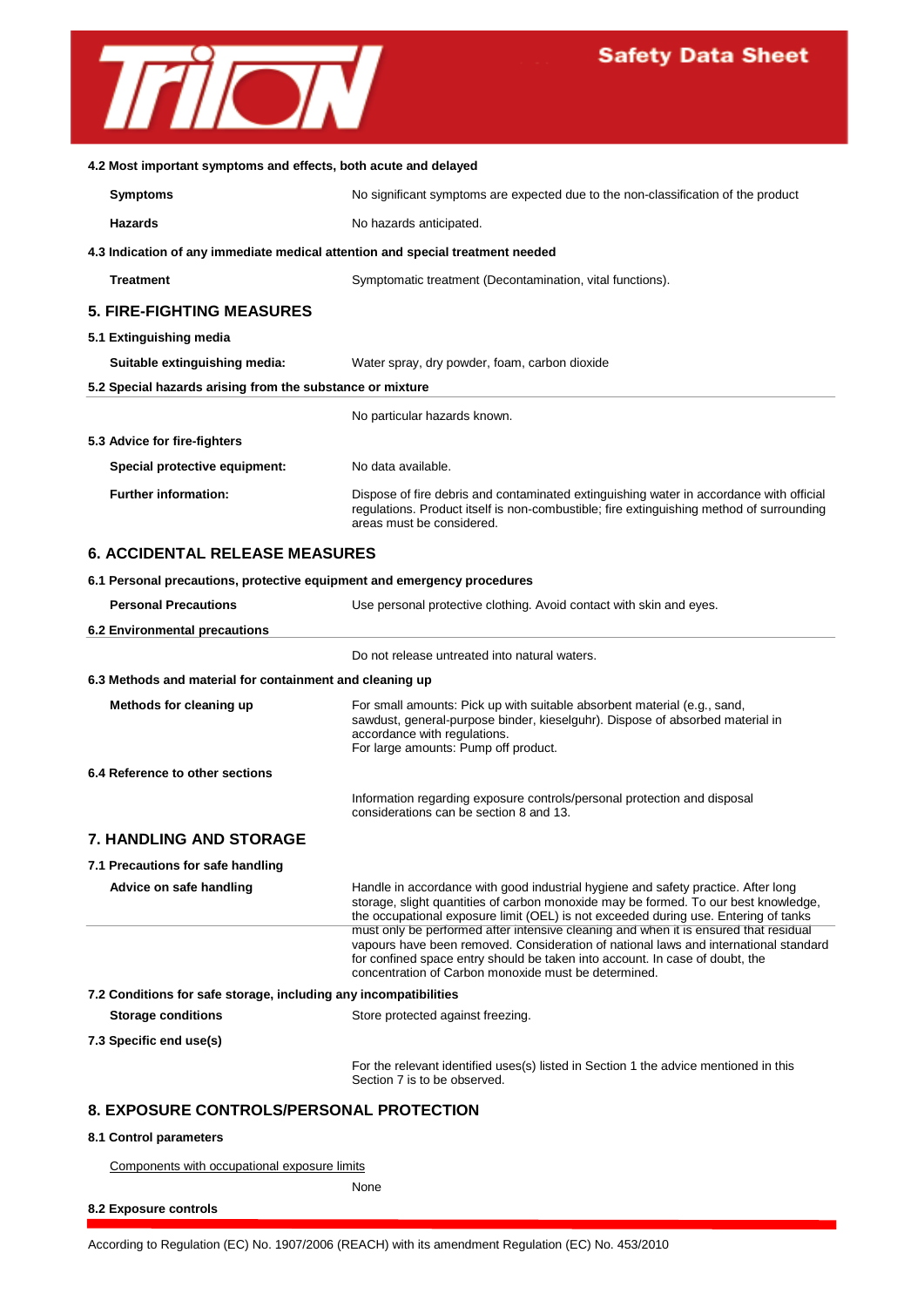

# **Personal protective equipment**

| <b>Hand Protection</b>                     | Suitable chemical resistant safety gloves (EN 374) also with prolonged, direct contact<br>(Recommended: Protective index 6, corresponding > 480 minutes of permeation time<br>according to EN374): E.g. nitrile rubber (0.4 mm), chloroprene rubber (0.5 mm), butyl<br>rubber (0.7 mm) etc.<br>Supplementary note: The specifications are based on tests, literature data and<br>information of glove manufacturers or are derived from similar substances by analogy.<br>Due to many conditions (e.g. temperature) it must be considered, that the practical<br>usage of chemical-protective glove in practice may be much shorter than the<br>permeation time determined through testing. |
|--------------------------------------------|---------------------------------------------------------------------------------------------------------------------------------------------------------------------------------------------------------------------------------------------------------------------------------------------------------------------------------------------------------------------------------------------------------------------------------------------------------------------------------------------------------------------------------------------------------------------------------------------------------------------------------------------------------------------------------------------|
| <b>Eye/Face Protection</b>                 | Safety glasses with side-shields (frame goggles) (e.g., EN 166)                                                                                                                                                                                                                                                                                                                                                                                                                                                                                                                                                                                                                             |
| <b>General Safety and Hygiene Measures</b> | Hands and / or face should be washed before breaks and at the end of the shift. Avoid<br>contact with skin and eyes.                                                                                                                                                                                                                                                                                                                                                                                                                                                                                                                                                                        |

## **9. PHYSICAL AND CHEMICAL PROPERTIES**

**9.1 Information on basic physical and chemical properties**

| <b>Physical state:</b><br>Colour:<br>Odour:<br>Odour threshold:           | Liquid, dispersion<br>White<br><b>Faint Odour</b><br>No data available                                                                               |                                                                                    |
|---------------------------------------------------------------------------|------------------------------------------------------------------------------------------------------------------------------------------------------|------------------------------------------------------------------------------------|
| pН<br>melting/freezing point<br>Boiling point/boiling range               | $5.5 - 7.5$<br>$0^{\circ}$ C<br>$100^{\circ}$ C                                                                                                      | (DIN ISO 976)                                                                      |
| <b>Flash point</b>                                                        |                                                                                                                                                      | Not applicable                                                                     |
| <b>Evaporation rate</b><br>Flammability                                   |                                                                                                                                                      | Not applicable<br>Not flammable                                                    |
| Lower explosion limit                                                     |                                                                                                                                                      | Not applicable                                                                     |
| <b>Upper explosion limit</b>                                              |                                                                                                                                                      | Not applicable                                                                     |
| <b>Water Vapour pressure</b><br><b>Density</b>                            | 23.4 hPa (20° C)<br>$1.030 - 1.060$ g/cm <sup>3</sup> (20° C)                                                                                        | Literature data<br>$(ISO 2811-1)$                                                  |
| Relative density:                                                         |                                                                                                                                                      | No data available                                                                  |
| Relative vapour density (air)                                             |                                                                                                                                                      | Not applicable                                                                     |
| Solubility in water<br>Partitioning coefficient n-octanol/water (log Kow) | partly soluble (15°C)                                                                                                                                | Not applicable                                                                     |
| Self-ignition                                                             |                                                                                                                                                      | Not self-igniting                                                                  |
| <b>Thermal decomposition</b>                                              |                                                                                                                                                      | No decomposition if used correctly                                                 |
| Viscosity, dynamic<br><b>Fire promoting properties</b>                    | $50 - 250$ mPa.s (23° C, 250 1/s)                                                                                                                    | (DIN EN ISO 3219)<br>Not fire-propogatingl                                         |
| 9.2 Other information                                                     |                                                                                                                                                      |                                                                                    |
| <b>Miscibility with water:</b>                                            | Miscible                                                                                                                                             |                                                                                    |
| Solids content                                                            | $56.0 - 58.0 %$                                                                                                                                      | (DIN EN ISO 3251)                                                                  |
| <b>Other information</b>                                                  |                                                                                                                                                      |                                                                                    |
| Range of particle size                                                    | $< 0, 1 \mu m - 10 \mu m$                                                                                                                            |                                                                                    |
| <b>10. STABILITY AND REACTIVITY</b>                                       |                                                                                                                                                      |                                                                                    |
| 10.1 Reactivity                                                           | No hazardous reactions if stored and handled as prescribed/indicated.                                                                                |                                                                                    |
| 10.2 Chemical stability                                                   | The product is stable if stored and handled as prescribed/indicated.                                                                                 |                                                                                    |
| 10.3 Possibility of hazardous reactions                                   |                                                                                                                                                      |                                                                                    |
|                                                                           | No hazardous reactions when stored and handled according to instructions. After long<br>storage, slight quantities of carbon monoxide may be formed. |                                                                                    |
| 10.4 Conditions to avoid                                                  | Avoid extreme temperatures.                                                                                                                          |                                                                                    |
| 10.5 Incompatible materials                                               |                                                                                                                                                      |                                                                                    |
| <b>Substances to avoid</b>                                                | Not substances known that should be avoided.                                                                                                         |                                                                                    |
| 10.6 Hazardous decomposition products                                     |                                                                                                                                                      |                                                                                    |
|                                                                           |                                                                                                                                                      | No hazardous decomposition products if stored and handled as prescribed/indicated. |

# **11. TOXICOLOGICAL INFORMATION**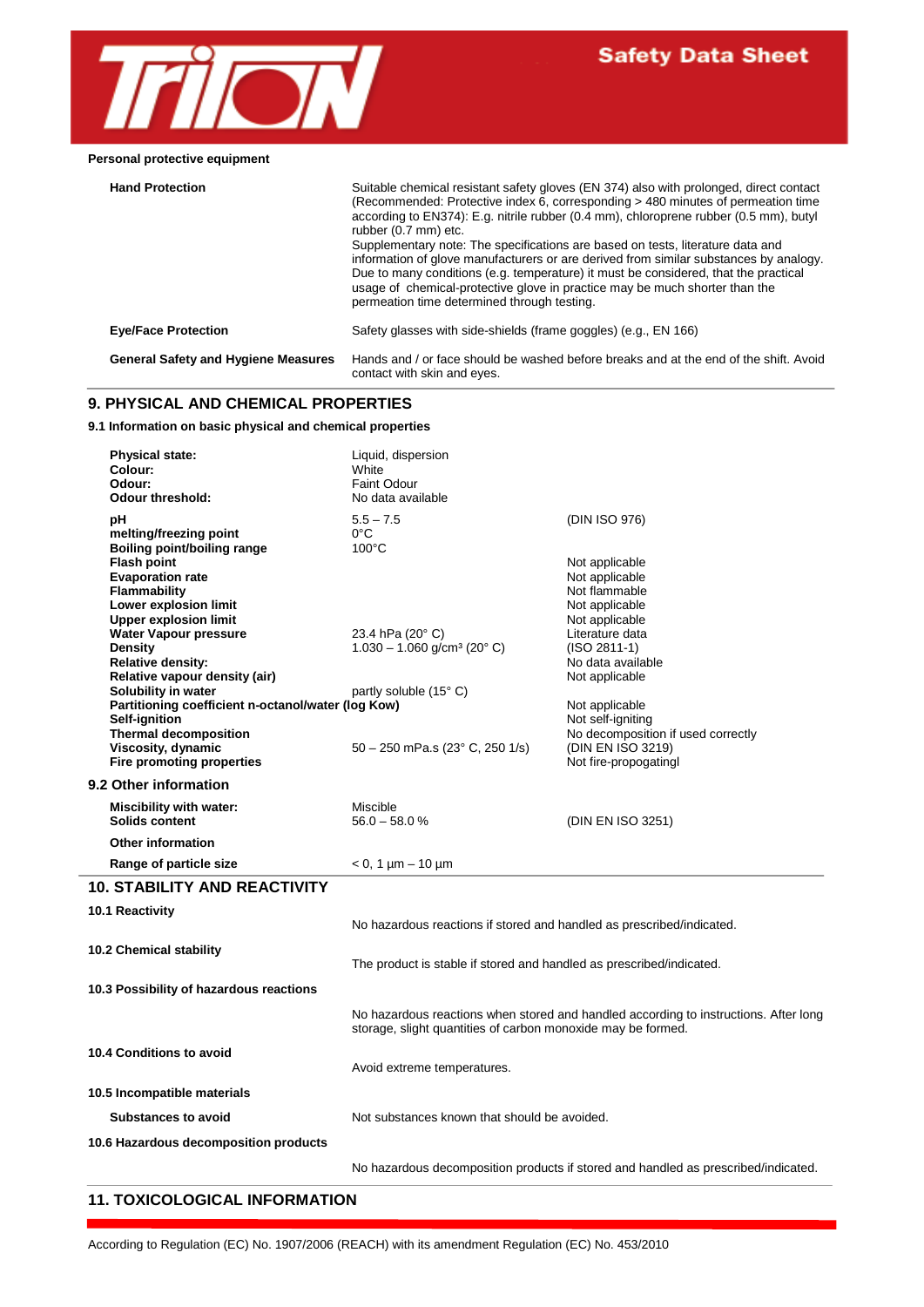

**11.1 Information on toxicological effects.**

| <b>Acute Toxicity</b>                                                         |                                                                                                                                                                                                                                                                      |
|-------------------------------------------------------------------------------|----------------------------------------------------------------------------------------------------------------------------------------------------------------------------------------------------------------------------------------------------------------------|
| Assessment of acute toxicity                                                  | Virtually nontoxic after a single ingestion. The product has not been tested. The<br>statement has been derived from substances/products of a similar structure or<br>composition.                                                                                   |
| <b>Experimental/calculated data</b>                                           | LD50 rat (oral): >2,000 - 10,000 mg/kg                                                                                                                                                                                                                               |
| Irritation                                                                    |                                                                                                                                                                                                                                                                      |
| <b>Assessment of irritating effects</b>                                       | If the product adheres to skin, irritation may occur when it dries.<br>Not irritating to the eyes. Not irritating to the skin. The product has not been tested. The<br>statement has been derived from substances/products of a similar structure or<br>composition. |
| <b>Experimental / calculated data</b>                                         | Skin corrosion/irritation rabbit: non-irritant (OECD Guideline 404)<br>Serious eye damage/irritation rabbit: non-irritant (OECD Guideline 405)                                                                                                                       |
| <b>Respiratory/Skin sensitization</b>                                         |                                                                                                                                                                                                                                                                      |
| <b>Assessment of sensitization</b>                                            | Skin sanitizing effects were not observed in animal studies. The product has not been<br>tested. The statement has been derived from substances/products of a similar structure<br>or composition.                                                                   |
| <b>Germ cell mutagenicity</b>                                                 |                                                                                                                                                                                                                                                                      |
| <b>Assessment of mutagenicity</b>                                             | The substance was not mutagenic in bacteria. The product has not been tested. The<br>statement has been derived from substances/products of a similar structure or<br>composition.                                                                                   |
| Carcinogenicity                                                               |                                                                                                                                                                                                                                                                      |
| <b>Assessment of carcinogenicity</b>                                          | The whole of the information assessable provides no indication of a carcinogenic effect.                                                                                                                                                                             |
| <b>Reproductive toxicity</b>                                                  |                                                                                                                                                                                                                                                                      |
| Assessment of reproduction toxicity                                           | Not expected to cause reproductive toxicity (based on composition).                                                                                                                                                                                                  |
| <b>Development toxicity</b>                                                   |                                                                                                                                                                                                                                                                      |
| <b>Assessment of teratogenicity</b>                                           | The data available for an assessment of the effect of the substance on development<br>toxicity are not sufficient for a proper evaluation.                                                                                                                           |
| Specific target organ toxicity (Single Exposure)                              |                                                                                                                                                                                                                                                                      |
| <b>Assessment of STOT single</b>                                              | Based on the available information there is not specific target organ toxicity to be<br>expected after a single exposure.                                                                                                                                            |
| Repeated dose toxicity and Specific target organ toxicity (repeated exposure) |                                                                                                                                                                                                                                                                      |
| Assessment of repeated dose toxicity                                          | No adverse effects were observed after repeated inhalative exposure in animal studies.<br>The product has not been tested. The statement has been derived from<br>substances/products of a similar structure or composition.                                         |
| <b>Aspiration Hazard</b>                                                      | Not applicable                                                                                                                                                                                                                                                       |
| Other relevant toxicity information                                           | Based on our experience and the information available, no adverse health effects are<br>expected if handled as recommended with suitable precautions for designated uses.<br>The statement was derived from products of similar composition.                         |
| <b>12. ECOLOGICAL INFORMATION</b><br><b>12.1 Toxicity</b>                     |                                                                                                                                                                                                                                                                      |
| <b>Toxicity to fish</b>                                                       | LC50 (96 h) > 100 mg/l, Brachydanio rerio (OECD Guideline 203, static)                                                                                                                                                                                               |
| <b>Aquatic invertebrates</b>                                                  | EC50 (48 h) > 100 mg/l, Daphnia magna (OECD Guideline 202, part 1, static)                                                                                                                                                                                           |
| <b>Aquatic plants</b>                                                         | EC50 (72 h) > 100mg/l, Scenedesmus subspicatus (OECD Guideline 201) Nominal                                                                                                                                                                                          |

According to Regulation (EC) No. 1907/2006 (REACH) with its amendment Regulation (EC) No. 453/2010

concentration.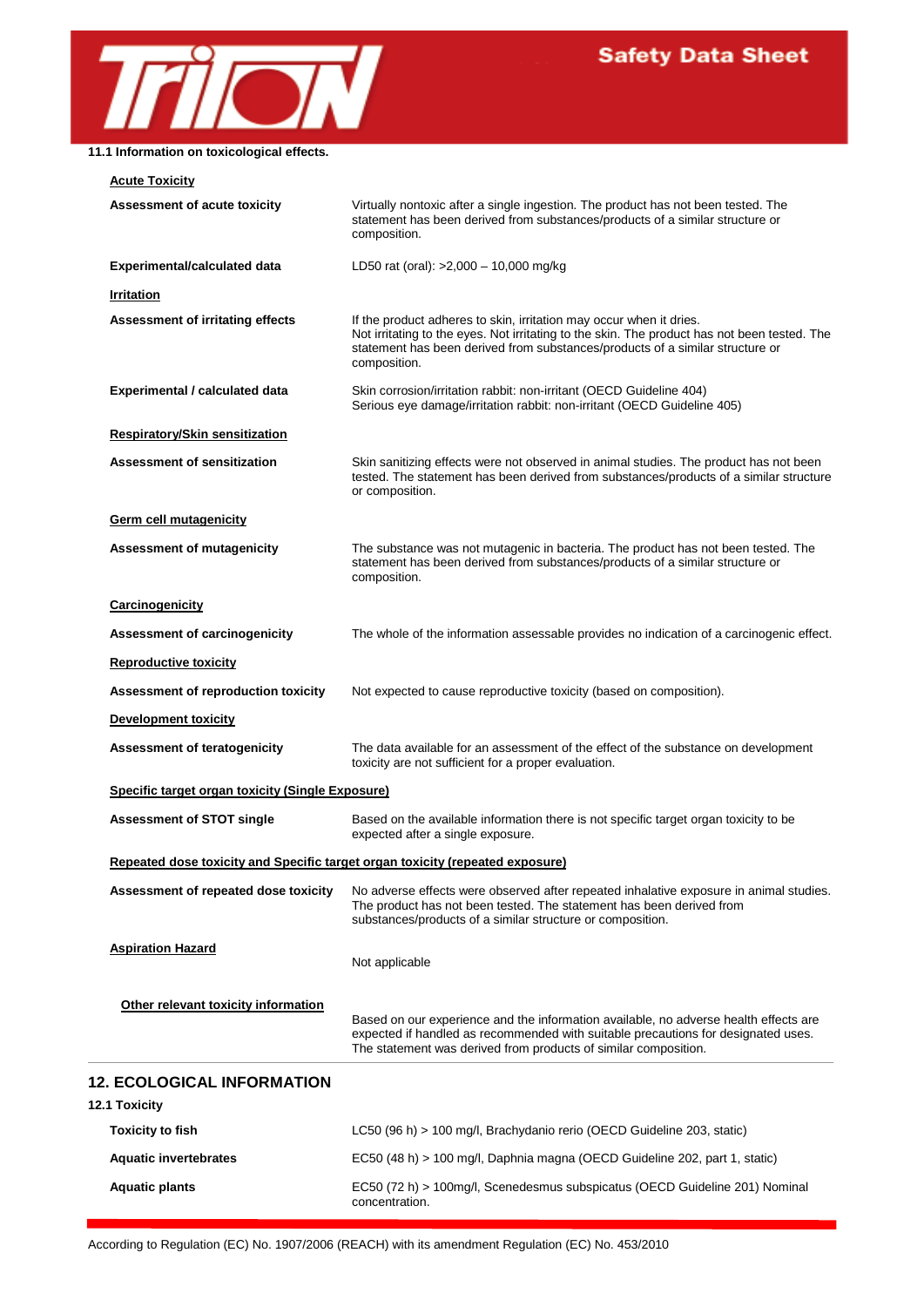

| Microorganisms/ Effect on activated sludge              |                                                                                                                                                                                       |  |  |
|---------------------------------------------------------|---------------------------------------------------------------------------------------------------------------------------------------------------------------------------------------|--|--|
|                                                         | EC20 (0.5 h) > 100mg/l, activated sludge, domestic (DIN EN ISO 8192-OECD 209-                                                                                                         |  |  |
|                                                         | 88/302/EEC, P.C)<br>The inhibition of the degradation activity of activated sludge is not anticipated when                                                                            |  |  |
|                                                         | introduced to biological treatment plants in appropriate low concentrations.                                                                                                          |  |  |
| 12.2 Persistence and degradability                      |                                                                                                                                                                                       |  |  |
| Assessment biodegradation and elimination (H2O)         |                                                                                                                                                                                       |  |  |
|                                                         | The product can be virtually eliminated from water by abiotic processes e.g., adsorption<br>onto activated sludge.                                                                    |  |  |
| <b>Elimination information</b>                          | > 70% DOC reduction (OECD 302B; ISO 9888; 88/302/EEC, part C) Easilty eliminated<br>from water.                                                                                       |  |  |
| 12.3 Bioaccumulative potential                          |                                                                                                                                                                                       |  |  |
| <b>Bioaccumulative potential</b>                        | Based on its structural properties, the polymer is not biologically available.<br>Accumulation in organisms is not to be expected.                                                    |  |  |
| 12.4 Mobility in soil                                   |                                                                                                                                                                                       |  |  |
| Assessment transport between environmental compartments |                                                                                                                                                                                       |  |  |
| <b>Volatility</b>                                       | No data available.                                                                                                                                                                    |  |  |
| 12.5 Results of PBT and vPvB assessment                 |                                                                                                                                                                                       |  |  |
|                                                         | According to Regulation (EC) No. 453/2010: The product does not fulfil the criteria for<br>PBT (Persistent/bioaccumulative/toxic) and vPvB (very persistent/very<br>bioaccumulative). |  |  |
| 12.6 Other adverse effects                              |                                                                                                                                                                                       |  |  |
|                                                         | No data available.                                                                                                                                                                    |  |  |
| 12.7 Additional information                             |                                                                                                                                                                                       |  |  |
| Absorbable organically-bound halogen (AOX)              |                                                                                                                                                                                       |  |  |
|                                                         | No data available.                                                                                                                                                                    |  |  |
| Other ecotoxicological advice                           | Do not release untreated into natural waters. At the present state of knowledge, no<br>negative ecological effects are expected.                                                      |  |  |
|                                                         | Ecological data are determined by analogy.                                                                                                                                            |  |  |
| <b>13. DISPOSAL CONSIDERATIONS</b>                      |                                                                                                                                                                                       |  |  |
| 13.1 Waste treatment methods                            |                                                                                                                                                                                       |  |  |
|                                                         | Must be sent to a suitable incineration plant, observing local regulations.                                                                                                           |  |  |
|                                                         | A waste code in accordance with a European waste catalogue (EWC) cannot be<br>specified, due to dependence on the usage.<br>Observe national and local legal requirements.            |  |  |

The UK Environmental Protection (Duty of Care) Regulations (EP) and amendments should be noted (United Kingdom).

# **14. TRANSPORT INFORMATION**

| <b>Land transport</b>             |                                                                 |
|-----------------------------------|-----------------------------------------------------------------|
| <b>ADR</b>                        |                                                                 |
|                                   | Not classified as a dangerous good under transport regulations. |
| <b>UN Number:</b>                 | Not applicable                                                  |
| UN Proper shipping name           | Not applicable                                                  |
| <b>Transport Hazard class(es)</b> | Not applicable                                                  |
| <b>Packing Group</b>              | Not applicable                                                  |
| <b>Environmental hazards</b>      | Not applicable                                                  |
| Special precautions for user      | None known                                                      |
| <b>RID</b>                        |                                                                 |
|                                   | Not classified as a dangerous good under transport regulations. |
| <b>UN Number:</b>                 | Not applicable                                                  |
| UN Proper shipping name           | Not applicable                                                  |
|                                   |                                                                 |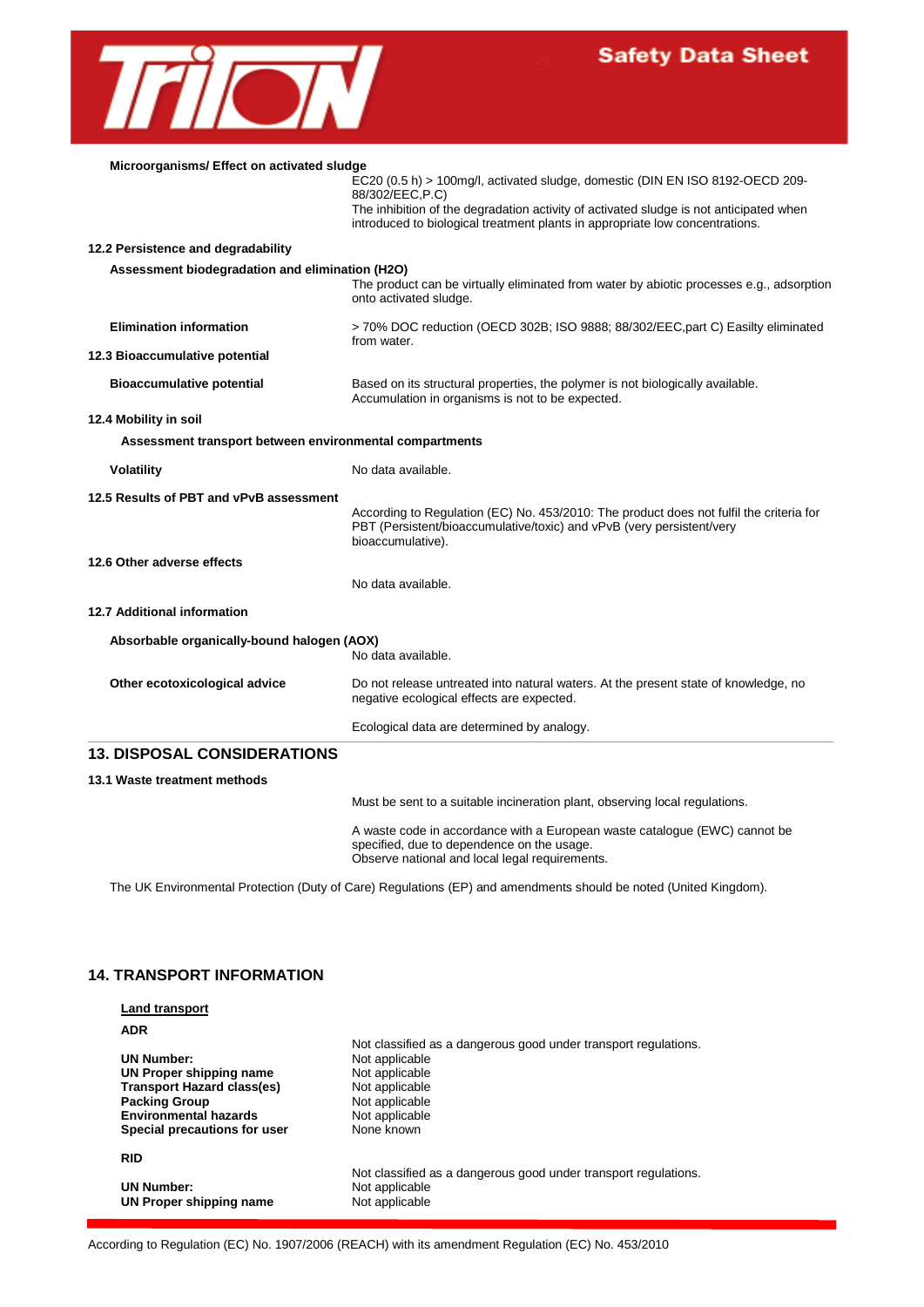

**Transport Hazard class(es)** Not applicable<br> **Packing Group** Not applicable **Packing Group Not applicable**<br> **Environmental hazards Not applicable Environmental hazards** Not applicable<br> **Special precautions for user** None known **Special precautions for user Inland waterway transport ADN** Not classified as a dangerous good under transport regulations. **UN Number:** Not applicable<br> **UN Proper shipping name** Not applicable **UN Proper shipping name Mot applicable<br>
<b>Transport Hazard class(es)** Not applicable **Transport Hazard class(es)** Not applicable<br> **Packing Group** Not applicable **Packing Group**<br> **Environmental hazards**<br>
Not applicable **Environmental hazards** Not applicable Not applicable Special precautions for user **Special precautions for user Transport in inland waterway vessel** Not evaluated **Sea transport IMDG** Not classified as a dangerous good under transport regulations. **UN Number:** Not applicable<br> **UN Proper shipping name** Not applicable **UN Proper shipping name Transport Hazard class(es)** Not applicable<br> **Packing Group** Not applicable **Packing Group Not applicable**<br> **Environmental hazards Not applicable Environmental hazards Special precautions for user** None known **IATA/ICAO** Not classified as a dangerous good under transport regulations. **UN Number:** Not applicable<br> **UN Proper shipping name** Not applicable **UN Proper shipping name** Not applicable<br> **Transport Hazard class(es)** Not applicable **Transport Hazard class(es)** Not applicable<br> **Packing Group** Not applicable **Packing Group**<br> **Environmental hazards**<br>
Not applicable **Environmental hazards Special precautions for user** None known **14.1 UN Number** See corresponding entries for "UN Number" for the respective regulations in the tables above.

#### **14.2 UN proper shipping name**

See corresponding entries for "UN Proper Shipping Name" for the respective regulations in the tables above.

#### **14.3 Transport hazard class(es)**

See corresponding entries for "Transport Hazard Class(es)" for the respective regulations in the tables above.

#### **14.4 Packing group**

See corresponding entries for "Packing Group" for the respective regulations in the tables above.

#### **14.5 Environmental hazards**

See corresponding entries for "Environmental Hazards" for the respective regulations in the tables above.

#### **14.6 Special precautions for user**

See corresponding entries for "Special Precautions for User" for the respective regulations in the tables above.

#### **14.7 Transport in bulk according to Annex II of MARPOL and the IBC Code**

| Regulation         | Not evaluated |
|--------------------|---------------|
| Shipment approved  | Not evaluated |
| Pollution name     | Not evaluated |
| Pollution category | Not evaluated |
| Ship Type          | Not evaluated |

# **15. REGULATORY INFORMATION**

#### **15.1 Safety, health and environmental regulations/legislation specific for the substance or mixture**

If other regulatory information applies that is not already provided elsewhere in this safety data sheet, then it is described in this subsection.

The data should be considered when making any assessment under the Control of Substances Hazardous to Health Regulations (COSHH), and related guidance, for example, 'COSHH Essentials' (United Kingdom).